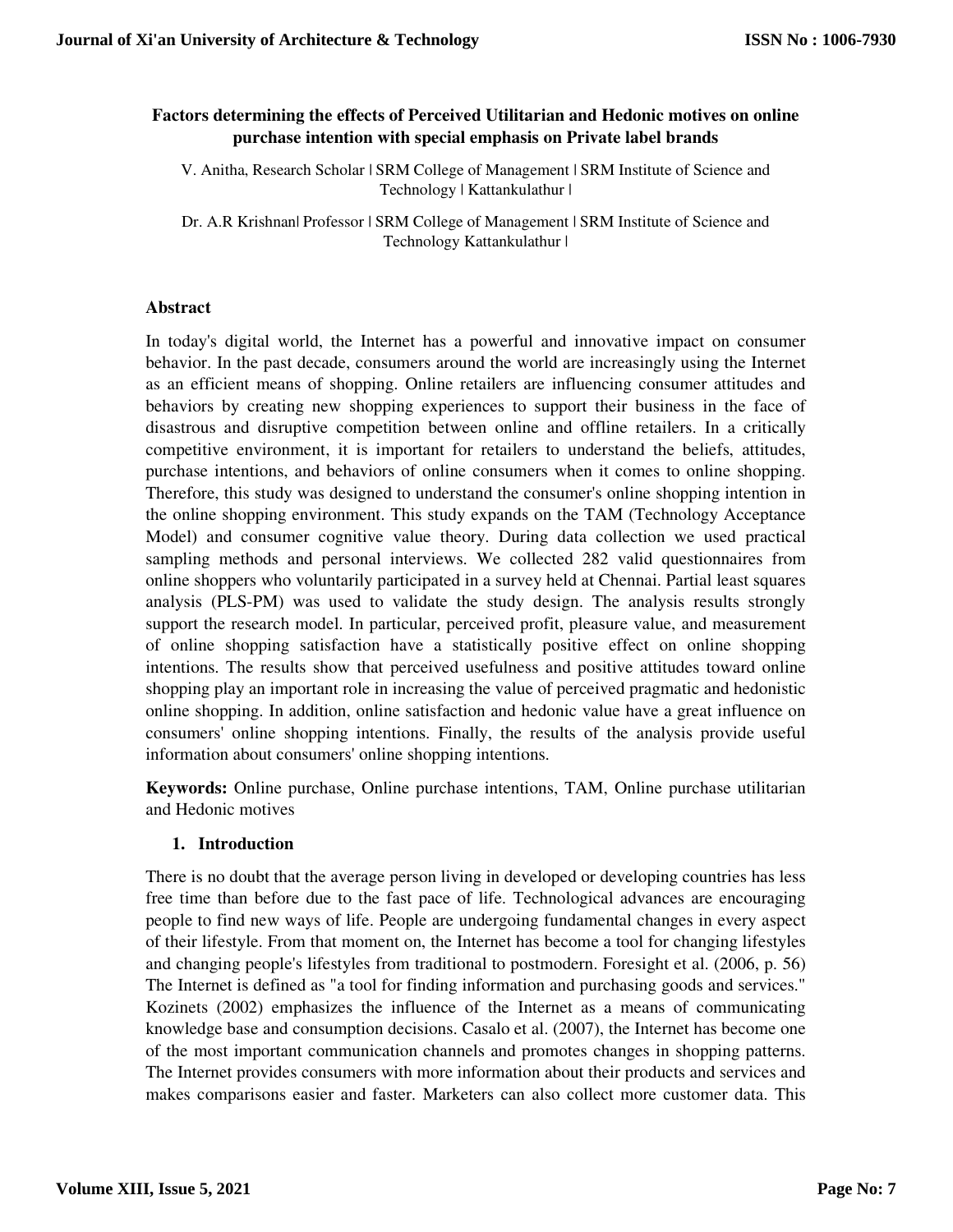unstable marketing environment can be called a "new era" in marketing management (Reedy et al., 1999). E-commerce has provided significant benefits to suppliers and consumers and has changed the way transactions are conducted (Schneider, 2007).

Online shopping is a real-time business transaction over the Internet without an intermediary (Demangeot& Broderick, 2007). Online shopping offers many benefits to consumers and businesses. Compared to traditional offline stores, online shopping offers advantages such as increased flexibility, increased convenience, reduced cost structure, increased customization and integrity, faster deals, and a wider range of products and services. Srinivasan et al. (2002, p. 41) Emphasizes the importance of the Internet in reducing information asymmetry between buyers and sellers. Kuttner (1993, p. 20) considers the Internet to be an almost ideal market because it provides immediate information to buyers. You can compare offers from suppliers around the world. Consumers view online formats as a more objective source of information when they have to decide to purchase a particular product or service. The interactive and cost-effective nature of the new technology has changed the way people shop in different ways. Some online shopping features; "Save time", "Tax reduction", "Easy price comparison", "No crowds", "Variety", "Reduce transportation costs", "Discount rates", "Privacy", "Available anytime" etc. It gains popularity.

The overview of the Internet has created opportunities for companies to remain in the marketplace in business-consumer relationships (b2b) (Lee et al., 2011, p. 200). Potential ecommerce gains have attracted businesses into this environment, and businesses are beginning to develop and utilize online opportunities to maintain better and lasting relationships with target consumers to increase loyalty and ensure the sustainability of their business. According to Reichheld & Sasser (1990), customer relationships are expensive to acquire new customers and are disadvantageous in the early stages of a transaction, and the cost of loyal customer service decreases in subsequent transactions. The Internet is a unique way to maintain customer loyalty on a low budget. Increasing Internet use is causing a fundamental change in consumer purchasing. With the rise of online stores, it has become an important trading channel with great benefits on the Internet for both suppliers and consumers. Although online sales are growing rapidly (over 19% per year), they are still a small fraction of traditional retail (estimated at nearly \$1.4 trillion in 2015) (DesMarteau, 2004; Wagoner, 2014).

Online shopping and re-shopping have become important areas of study in academia (Holloway & Beatty, 2003). Academia and practitioners emphasize the importance of customer loyalty (Lee et al., 2011, p. 203). Previous studies have been discussed in the relevant literature. Motivating consumers to shop online (Wolfinbarger& Gilly, 2001), the impact of shopping benefits and risks (Bhatnagar & Ghose, 2004), self-efficacy (Eastin, 2002), non-functional benefits of online shopping (Parsons, 2002), the benefits of the online shopping experience (Peterson et al., 1997), food types that influence online eating decisions (Peterson et al., 1997; Bhatnager et al., 2000), personality traits (O'Cass& Fenech) , 2003), web design (Ranganathan & Grandon, 2002), demographic profile (Sim & Koi, 2002), perceived personal values (Eastin, 2002; O'Cass& Fenech, 2003), security and integrity (Belanger et al., 2002)).

Ensure business sustainability. According to Reichheld & Sasser (1990), customer relationships are expensive to acquire new customers and are disadvantageous in the early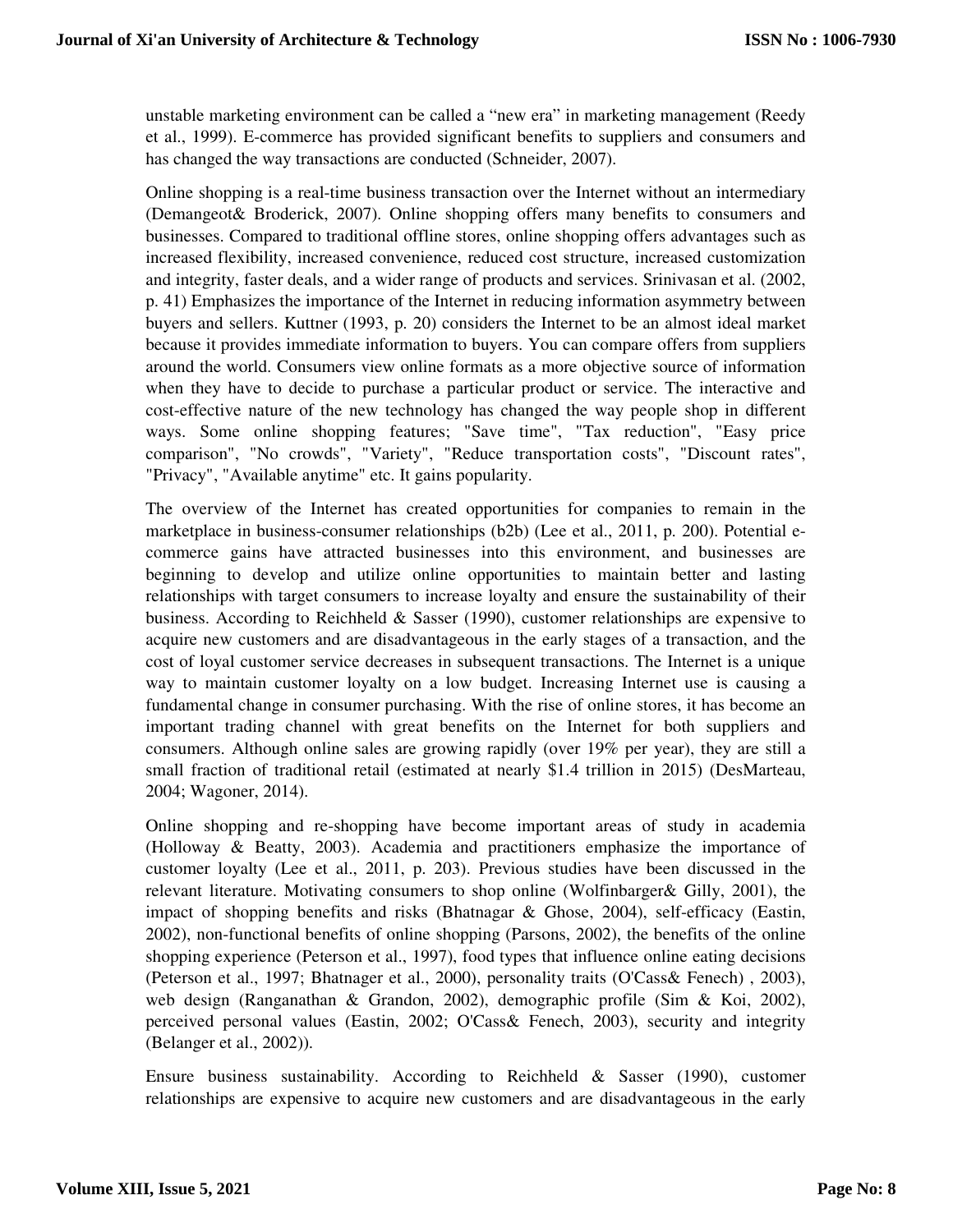stages of a transaction, and the cost of loyal customer service decreases in subsequent transactions. The Internet is a unique way to maintain customer loyalty on a low budget. Increasing Internet use is causing a fundamental change in consumer purchasing. With the rise of online stores, it has become an important trading channel with great benefits on the Internet for both suppliers and consumers. Although online sales are growing rapidly (over 19% per year), they are still a small fraction of traditional retail (estimated at nearly \$1.4 trillion in 2015) (DesMarteau, 2004; Wagoner, 2014).

Consumers are increasingly using the Internet as an efficient way to shop. The widespread use of online shopping has changed styles and usage patterns, and more and more people are choosing e-commerce platforms over physical stores. Customer intentions for online shopping are essential criteria for online success. Therefore, the purpose of this study is to understand the intention of consumers who want to do online shopping in relation to online shopping. Consumers' perceived online shopping beliefs, attitudes toward online shopping, perceived pragmatic and hedonistic values, satisfaction parameters for Internet consumer shopping interests, including consumer perceived pragmatic and hedonistic values and online shopping satisfaction. To determine the impact.

## **2. Literature Review and Hypothesis**

Many researchers have explained their intention to shop online with a variety of theories. Davis (1986; 1989) introduced a Technology Acceptance Model (TAM) based on Intelligent Action Theory (TRA). The Technology Adoption Model (TAM) suggests that an individual's acceptance/acceptance/intent can be analyzed with two main variables: perceived user friendliness and perceived usefulness. Some researchers (e.g. Lee et al., 2003; Sun & Zhang, 2006) accept TAM as one of the most successful theories for analyzing human technology acceptance. Much research in this area (Childers et al., 2002; O'Cass& Fenech, 2003; Van DerHeijden&Verhagen, 2004; Ha &Stoel, 2009) has used TAM to expand the theory to a new level.

### **2.1 Perceived ease of use**

The perceived consumer friendship in the literature is called "the degree to which consumers believe online shopping is free" (Chiu et al., 2009); "Motivational attitudes inherent in usercomputer interaction" (Davis, 1989); "Awareness of the amount of effort required to complete a transaction with the system" (Venkatesh & Davis, 1996) believed that consumers were more likely to accept the simple use of the technology (in this study, online shopping). Customer-focused online features (website/content design) make it easier to complete transactions, which is more likely to have a positive customer experience (Kim et al., 2009). Pearson et al. (2007) emphasizes the need to consider the level of use of computer users when evaluating the user's ease of use of a website. Consumer computer use varies from beginner to expert (Pearson et al., 2007). As a result, it may be difficult for some users to use a website where other users may claim to delete content from the same site. If shoppers show a negative attitude toward consumer-friendliness, they are more likely to continue shopping through regular channels than through the Internet (Hsieh  $& Liao, 2011, p. 1272$ ). While there are many studies in the literature that have found the positive impact of usability on online shopping intent, several other studies have recognized usability as an indirectly mediated perceived benefit (Igbaria et al., 1995). Preventing negative attitudes toward online shopping is the result of removing barriers that reduce perceived usefulness (e.g. poor web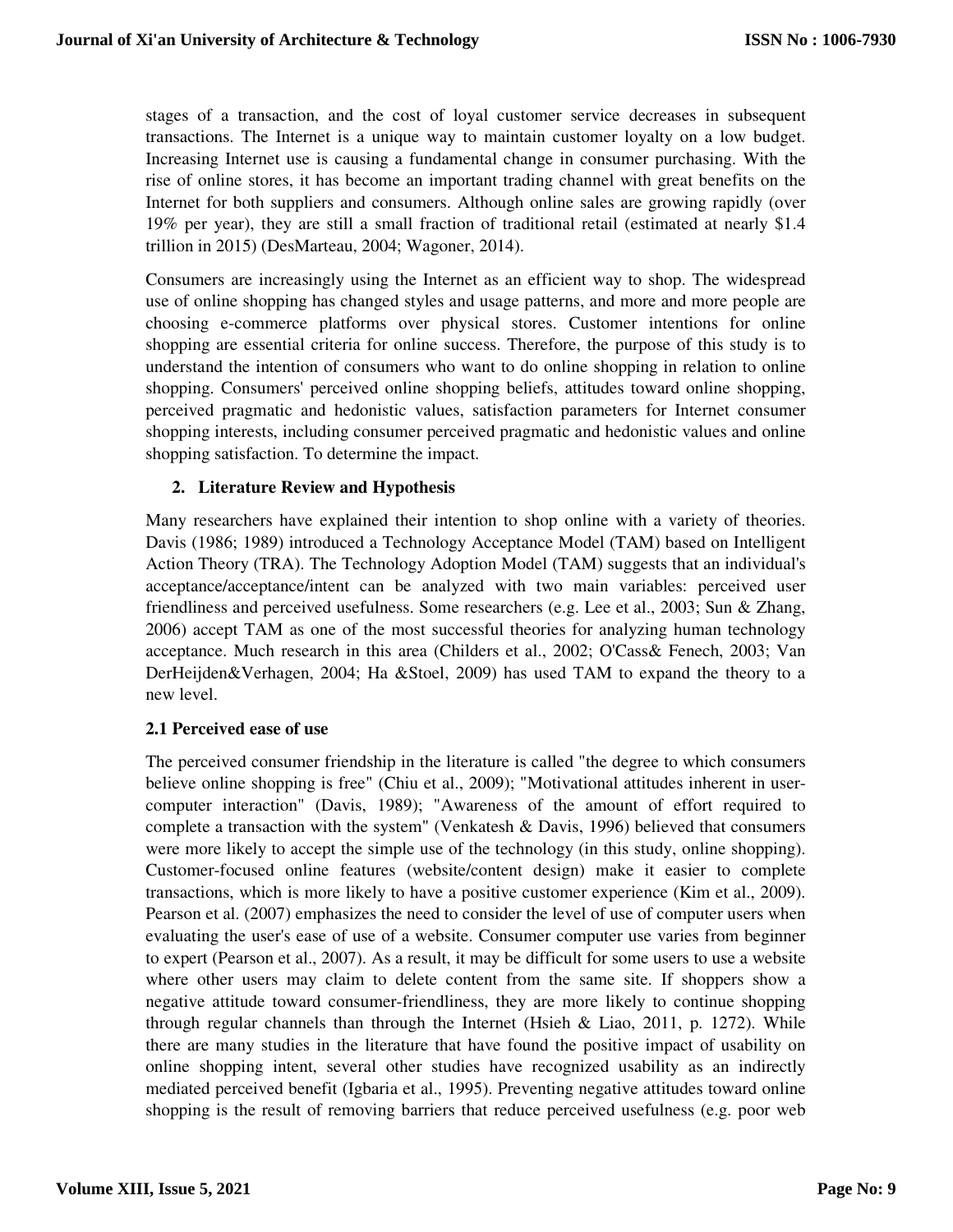design, complex content, difficulty finding information, long loading times, irrelevant information or categories, complex payment processes) (Xie and Liao, 2011, pp). According to the literature, online buyers are more likely to have to complete a job to complete a purchase transaction, and online purchases are more likely to end with a purchase and affect future repurchase actions. So, there is enough evidence to provide the following hypothesis:

H1: Perceived ease of use has a positive influence on perceived usefulness.

H2: Perceived ease of use has a positive influence on attitude toward online shopping

H3: Perceived ease of use has a positive influence on hedonic online shopping value.

#### **2.2 Perceived Usefulness**

Perceived usefulness has been defined by various researchers as "subjective probability for potential users that using a particular application system will improve performance in an organizational context" (Davis et al., 1989); "The belief that using applications increases productivity" (Davis, 1989); "The degree to which consumers believe that online shopping will improve transaction efficiency" (Chiu et al., 2009); "The value consumers have by adopting or using technology" (Eri et al., 2011). Theo et al. (1999) suggests that perceived motivation and usefulness are key factors in accepting online behavioral intentions, which means that as clients discover more conversations about a particular goal, they can increase the intensity of their motivation. Moon and Kim (2001) pointed out that perceived benefits have a positive effect on behavioral intentions. Chiu et al. (2009) argues that if a customer finds it useful to buy a product, they are more likely to show a willingness to buy the product again. So, the researcher made the following hypothesis:

H4: Perceived usefulness has a positive influence on utilitarian online shopping value

H5: Perceived usefulness has a positive influence on attitude toward online shopping

### **2.3 Attitude toward Online Shopping**

The modern definition of attitude is a relatively consistent overall assessment of an object, product, service, problem, action, or person" (Babin& Harris, 2014, p. 121). According to Boone and Kurtz (2015, p. 186), "Attitude is fixed as a positive or negative judgment, emotion, or tendency about an object, idea, or action." Attitudes toward behavior, defined as "an individual's assessment of a particular behavior related to an object or outcome" (Fishbein & Ajzen, 1975); "A tendency to respond consistently to specific situations" (Hansen et al., 2004); "An individual's relatively consistent judgments, feelings, and tendencies toward an object or idea" (Ellen & De Lima-Turner, 1997); "The tendency to react in a certain way to a particular object or class of objects in a consistently favorable or unfavorable way" (Rosenberg, 1960). Huang and Liaw (2005) define the aspect of online shopping as "the overall evaluation of online shopping as a method of shopping." As a similar general definition of a relationship, Chiu et al. (2005) defined attitudes toward online shopping as "positive or negative evaluations, feelings, or trends toward online shopping." Yang et al. (2007) noted that attitudes toward online shopping are an important predictor of online shopping. According to rational behavior theory and planned behavior theory (Ajzen, 2005), behavioral intentions are the three main determinants of an individual's attitude to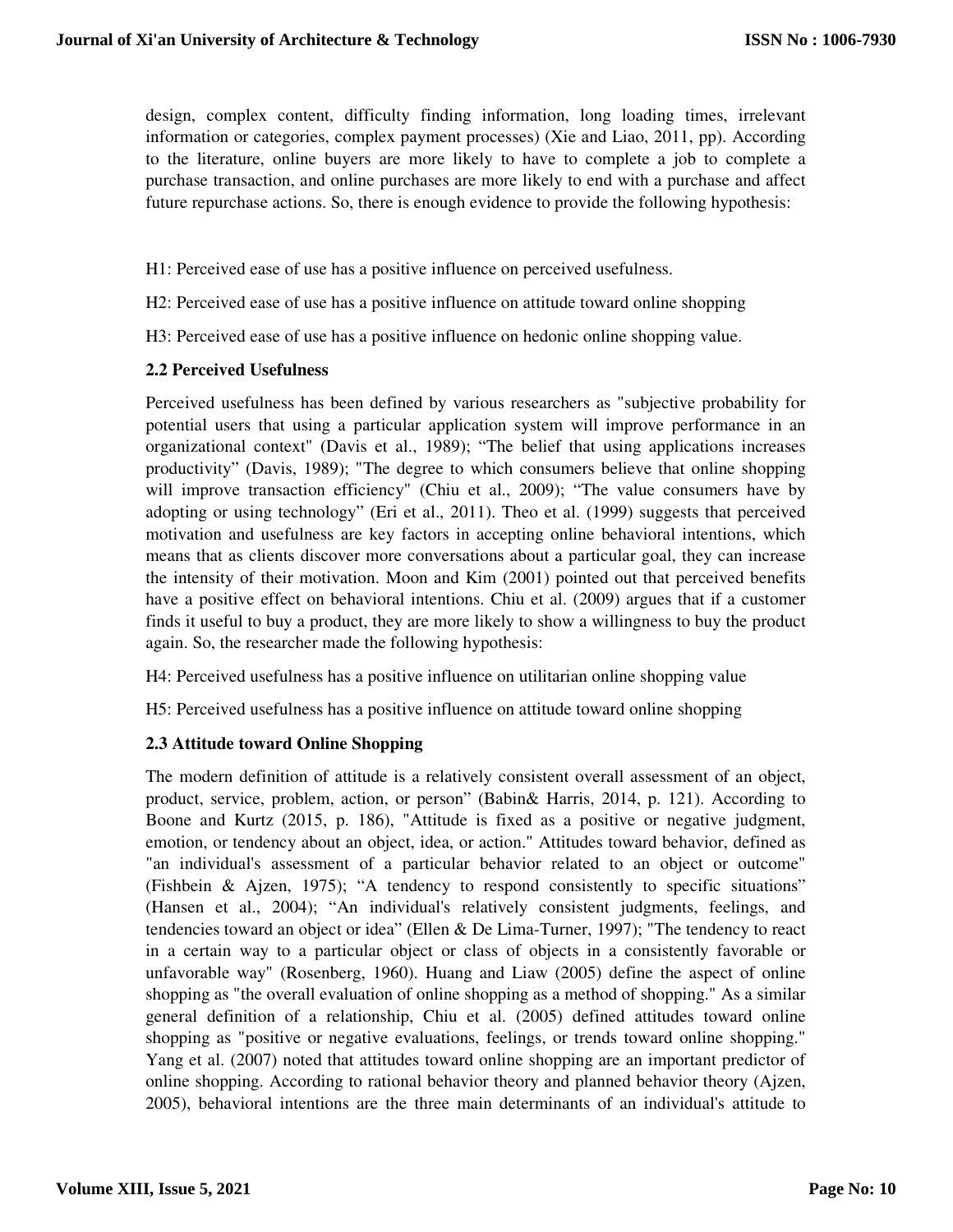behavior, an individual's perception of social pressure to perform an action, and'r ability'. Function. Performs behavioral interests (p. 117). According to Aizen (1991, p. 188), "Attitude toward behavior refers to the degree to which a person receives positive or negative evaluation or evaluation of the behavior in question." In the TRA and TPB models, attitude to behavior is determined by an individual's perception of the consequences of the behavior (Ajzen, 2005, p. 123). The TRA and TPB suggest that a person who believes that performing a particular action will generally lead to a positive outcome will have a favorable attitude in performing that action (Ajzen, 2005, p. 124). As a result, consumers who think online shopping provides the most positive results will have a positive view of online shopping.

According to the Technology Acceptance Model (TAM) introduced by Davis (1986), behavioral intent is a function of three major determinants. The first perception of intent to behave is perceived benefit, defined as "the degree to which people believe that the use of the system will improve their performance." The second determinant of intent to action is considered user friendly. In other words, "the degree to which people believe the system will be easy to learn and use." Finally, the third factor that determines behavioral intent is a person's attitude toward the system. In TAM, the relationship between the individual and the system conveys the relationship between faith and intention (Davis et al., 1989, p. 994). So, there is enough evidence to provide the following hypothesis:

H6: Online shopping attitude has a positive influence on utilitarian online shopping value.

H7: Online shopping attitude has a positive influence on hedonic online shopping value.

H8: Online shopping attitude has a positive influence on online shopping satisfaction

### **2.4 Perceived Utilitarian Value**

In the online shopping literature, "perceived utility value" is an important variable influencing online shopping intention. Many researchers (Dodds et al., 1991; Parasuraman & Grewal, 2000; Chiu et al., 2005; Hume, 2008) point out that perceived value in consumption is positively associated with purchase/repurchase intentions. Pura (2005, p. 537) emphasizes the importance of "getting what customers need in a given situation". Moliner et al. (2007) Regarding perceived value as a key component of relationship marketing. The increase in perceived utility value will reduce the individual's need for alternatives, but when the perceived value is low, customers switch to other product/service providers (Anderson & Srinivasan, 2003; Chang, 2006). Purchasing and repurchasing improves when purchases provide a high level of utility value. Therefore, we propose the following hypothesis.

H9: Utilitarian online shopping value has a positive influence on online shopping satisfaction

H11: Utilitarian online shopping value has a positive influence on online shopping intention

# **2.5 Perceived Hedonic Value Online**

Online shopping provides fast and affordable search and comparison capabilities to give your customers the best possible experience. This allows clients to access necessary and updated (correct) information and protect against information asymmetry. However, online shopping tools that provide financial benefits to customers are often not enough to buy or repurchase. For businesses, it depends on building long-term customer relationships whether or not they use a pleasure experience in addition to other best products and cheap offers. Consumers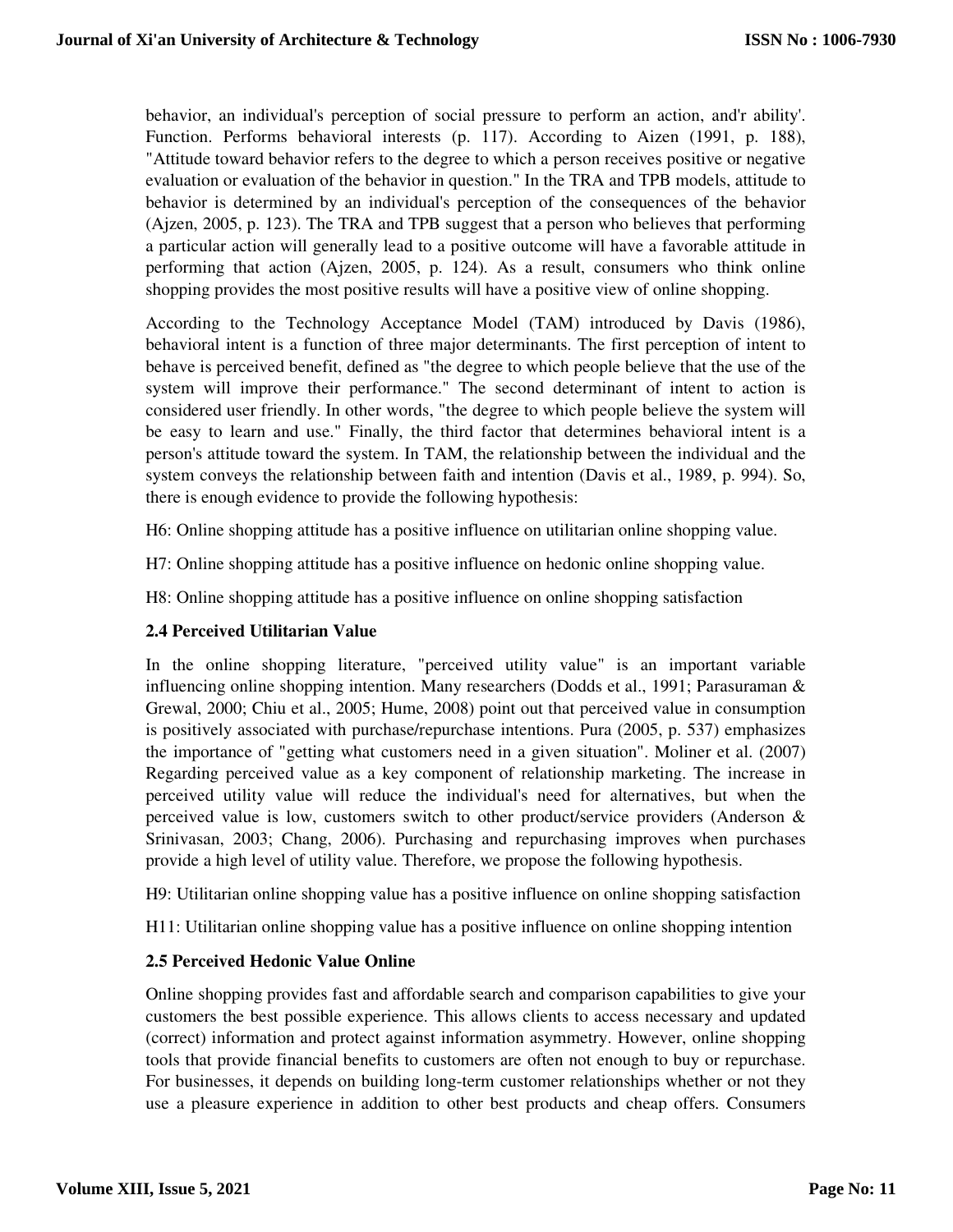often use the Internet for entertainment (Mathwick et al., 2001). Entertainment is an element of marketing applications (Wolf, 1999), especially marketing activities that provide people with a unique experience. Entertainment is the hedonistic part of online stores (Luo, 2002; Wolfinbarger& Gilly, 2001). The e-factor is used in online shopping to keep customers interested and generate positive perceptions of your brand/product. Thus, the following hypotheses are proposed

H10: Hedonic online shopping value has a positive influence on online shopping satisfaction

H12: Hedonic online shopping value has a positive influence on online shopping intention.

## **2.6 Perceived Hedonic Value**

Online shopping provides fast and affordable search and comparison capabilities to give your customers the best possible experience. This allows clients to access necessary and updated (correct) information and protect against information asymmetry. However, online shopping tools that provide financial benefits to customers are often not enough to buy or repurchase. For businesses, it depends on building long-term customer relationships whether or not they use a pleasure experience in addition to other best products and cheap offers. Consumers often use the Internet for entertainment (Mathwick et al., 2001). Entertainment is an element of marketing applications (Wolf, 1999), especially marketing activities that provide people with a unique experience. Entertainment is the hedonistic part of online stores (Luo, 2002; Wolfinbarger& Gilly, 2001). The e-factor is used in online shopping to keep customers interested and generate positive perceptions of your brand/product. Thus, the following hypotheses are proposed:

H10: Hedonic online shopping value has a positive influence on online shopping satisfaction

H12: Hedonic online shopping value has a positive influence on online shopping intention.

# **2.7 Online Shopping Satisfaction**

Consumers' expectations of online shopping affect their attitude/intention to shop on a particular website. The consumer's buying behavior depends on the website's previous experience. If expectations are not met, low satisfaction has a negative impact on purchasing behavior (Jahng et al., 2001). Satisfaction is defined as "a general psychological state that occurs when unconfirmed expectations are combined with the user's previous feelings about the user experience." Oliver (1997); "that much Build attitudes that influence consumer behavioral intentions" (Devaraj et al., 2002); "Finding the desired outcome and loyalty through a deep commitment to the service provider" (Shankar et al., 2002, p. 2); "Consumer's General Perceptions of Previous Online Shopping Experiences" (Bhattacherjee, 2001). Thus, the following hypotheses are proposed:

H13: Online shopping satisfaction has a statistically significant effect on online shopping intention.

### **2.8 Online Purchasing Intentions**

The number of online shoppers and the types of products/services offered are rapidly increasing, leading to fierce competition and reduced profitability (Brown & Jayakody,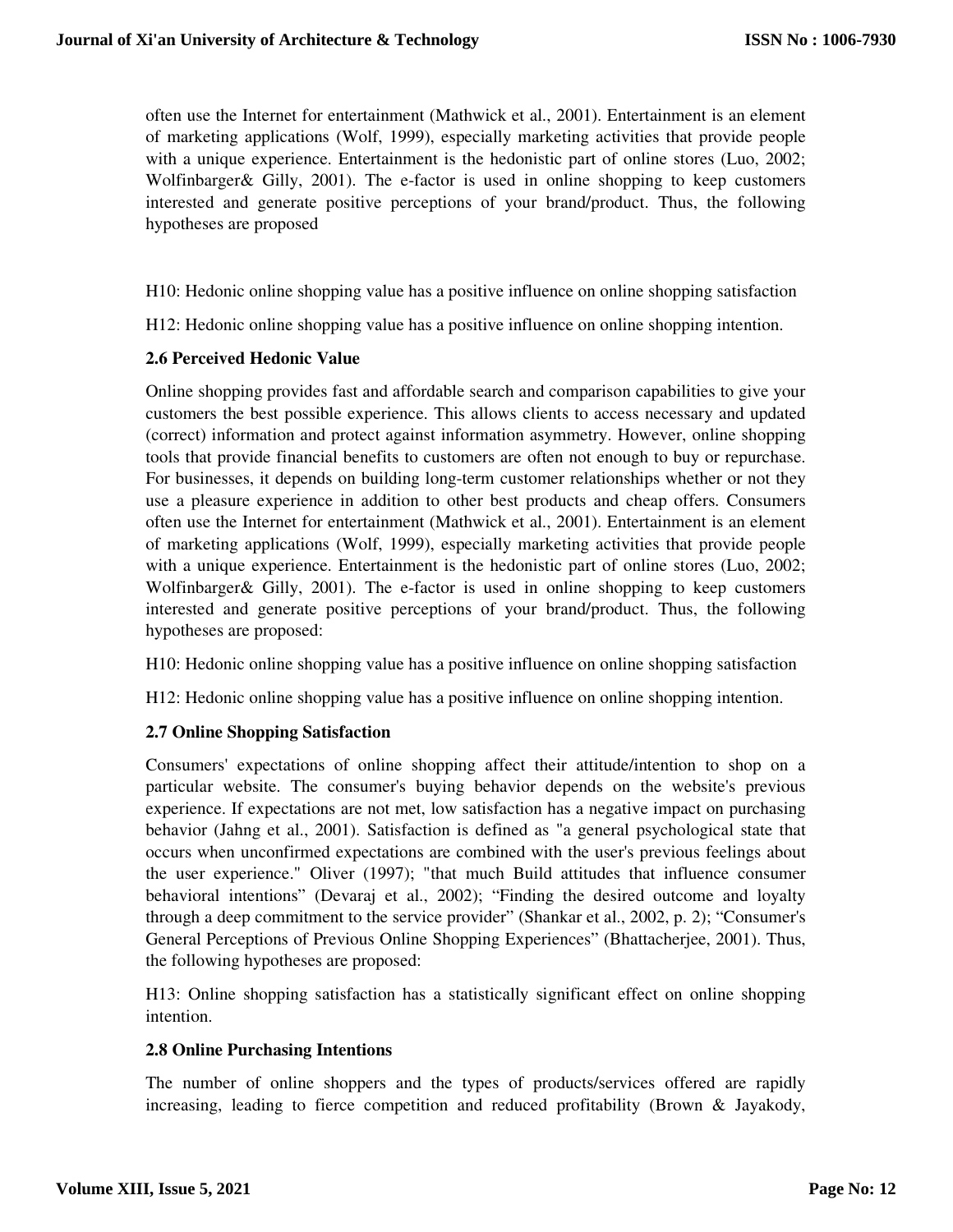2009). In such a business environment, the importance of retaining customers rather than acquiring new customers should be considered more costly (Crego&Schiffrin 1995; Parthasarathy &Bhattacherjee, 1998) and requires loyalty and continued shopping (Shankar, Smith ,&Rangaswamy, 2003). Howard and Sheth (1969) define purchase intent as "a cognitive state that reflects the consumer's plan to purchase in a given time frame," in a manner similar to Bigne-Alcaniz et al. (2008) claims that "a state of mind that reflects a consumer's decision to purchase a product or service in the near future."

The ransom intent (2003) reported by Hellier et al. described it as "a customer's willingness to purchase another company from the same company based on past experience".This study is designed to clarify consumers' intentions for online shopping when it comes to online shopping. This study is based on the Technology Acceptance Model (TAM) and the theory of customer value. To determine the impact of consumers' perceived beliefs about online shopping, attitudes toward online shopping, and satisfaction measures of consumer shopping intake, we included consumer tools and hedonistic values in our research model. In this context, the conceptual research model and the proposed hypothesis are shown in Figure 1.



Figure 1. Research model

### **3. Research Methodology**

During the study, we used practical sampling methods and techniques for face-to-face interviews. Data collection. Analysis was performed using the partial sub-squares method. SmartPLS 3.0 software (Ringle et al., 2015) was used to evaluate the measurement and structural model. The following section describes sampling. Data collection process, questionnaire, measurement tools and analysis methods.

### 3.1.**Sampling and data acquisition**

The fictitious population for this study includes Internet users over the age of 18 who has bought it online in the last 6 months. Because of such a listIt is impossible for online shoppers to construct a test frame. Therefore, respondents were included.Convenient sampling method in public places (campus, shopping center, downtown 3 streets)city). Prior to data collection, we trained six interviewers with our MBA students and explained their purpose and content.Polls. Trained interviewers contacted the participants and first asked if they were younger.Have purchased products online in the past 6 months and are over 18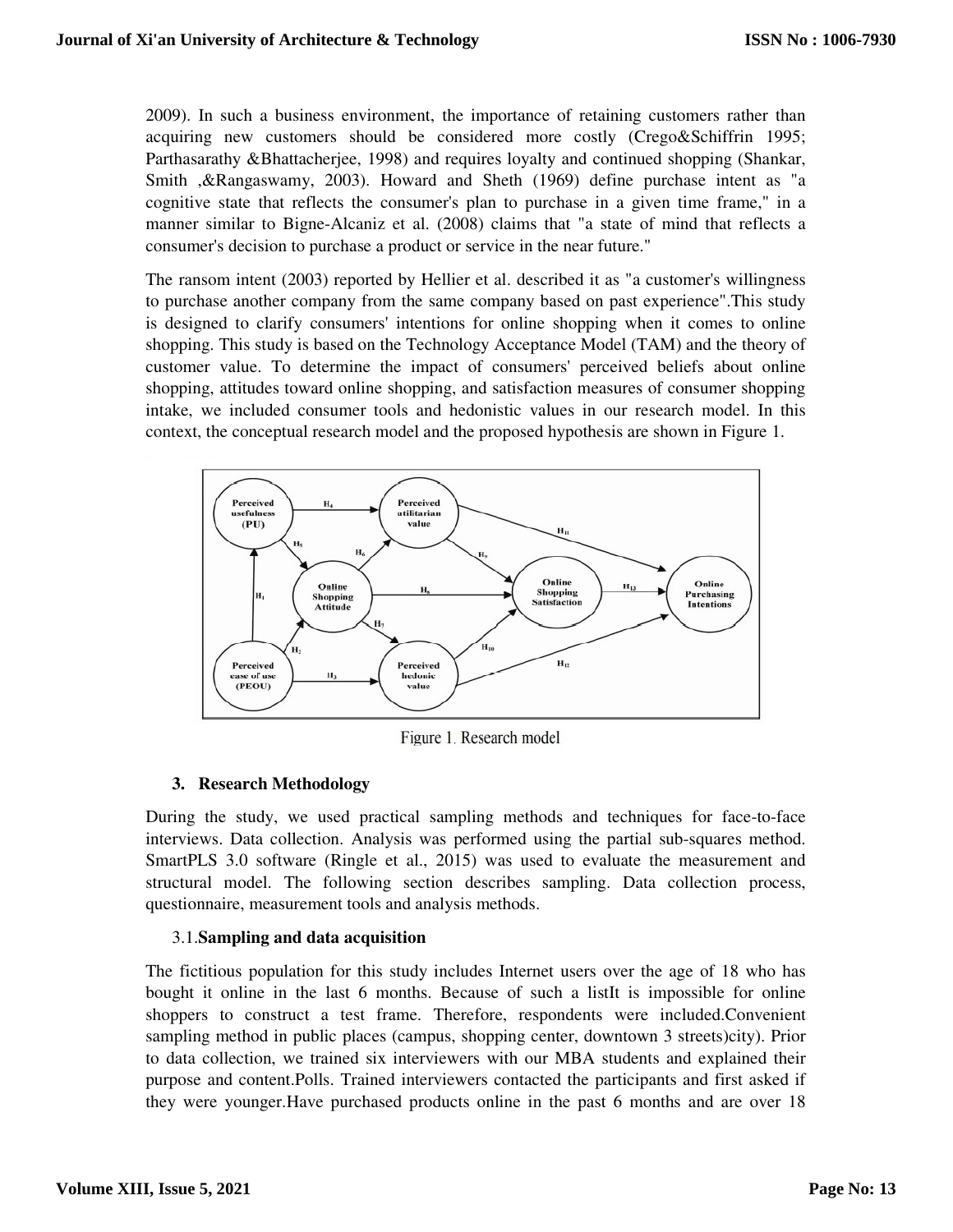years oldAn online shopping experience was proposed to participate in the survey. 400 valid questionnaires were collected.Between April and June 2015 through personal interviews with voluntarily participating online customers with our study in Chennai.

## 3.2.**Survey design and action**

The questionnaire for this study consists of two main parts. The first part contains the question posedA measure of the factor (indicator) chosen to measure each structure based on existing measurements (Table 1). BillProducts have been adopted in the assumptions of technology, value proposition, and online shopping models.Literature for buyers. Points for measuring user perceptual intimacy (PEOU) and perceptual usefulness (PU) is described in Davis (1989), Venkatesh and Davis (2000), Pavlou (2003) and Chiu et al. (2009). The method of building online shopping statistics (AOS) was adopted in the work of Eisen and Fishbein (1980). Amaro and Duarte (2015). Factors that measure online satisfaction are: Adapted from Anderson and Srinivasan (2003), Ha and Perks (2005), and Chang and Chen (2008). Online Constructive aspects of shopping satisfaction included respondents' overall well-being, happiness, and general well-being. Satisfied on the website. Objects for measuring the value of online pleasure (HOSV) and practical purchases the online shopping value (UOSV) syntax is described in Babin et al. (1994) and O'Brien (2010). Last, Deliberate measures against online shopping have been adopted by Dodds et al. (1991), Sweeney et al. (1999), Pavlow (2003) and Chiu et al. (2009). All design measurements in our research tools are All elements are classified on a 7-point Likert scale in a range of 1 value (strongly Disagree) 7 (Strongly Agree).

## 3.3.**Data Analysis**

When modeling structural equations, partial sub-squares were used to analyze assumptions in the study. (PLS-SEM / PLS-PM), which is a second-generation structural equation modeling approach (Hair et al., 2014, p. three; Vinzi et al., 2010, p. 48). PLS-SEM was developed by Wold (1974, 1982 and 1985) for high resolution analysis. Dimensional data for low-structure environments (Henseler et al., 2009). PLS-SEM evaluation procedure This is the traditional least squares regression method, not the maximum likelihood estimation procedure. The PLS-SEM uses the available data to evaluate the road conditions of the reduced model. Errors in the endogenous syntax. Therefore, PLS-SEM Described the frequency of endogenous target phrases. For this reason, PLS-SEM is considered to be based on variance. A method of modeling structural equations (Hair et al., 2014, p. 14).

PLC-SEM has great advantages over other SEM methods. First, PLS-SEM is a small Uses sample size and complex models and does not make classification assumptions (normal distribution) Basic Information. Second, the PLS-SEM can easily handle reflection measurements and shaping models. Designed in one piece without identification problems. Third, the PLS-SEM provides a more accurate estimate.

The effectiveness of the intervention. Finally, PLS-SEM has more statistical power in parameter estimation than other structural ones.Equation modeling method (Chin, 1998; Henseler et al., 2009). For the mentioned features wePLS-SEM analysis method for testing research hypotheses in research models.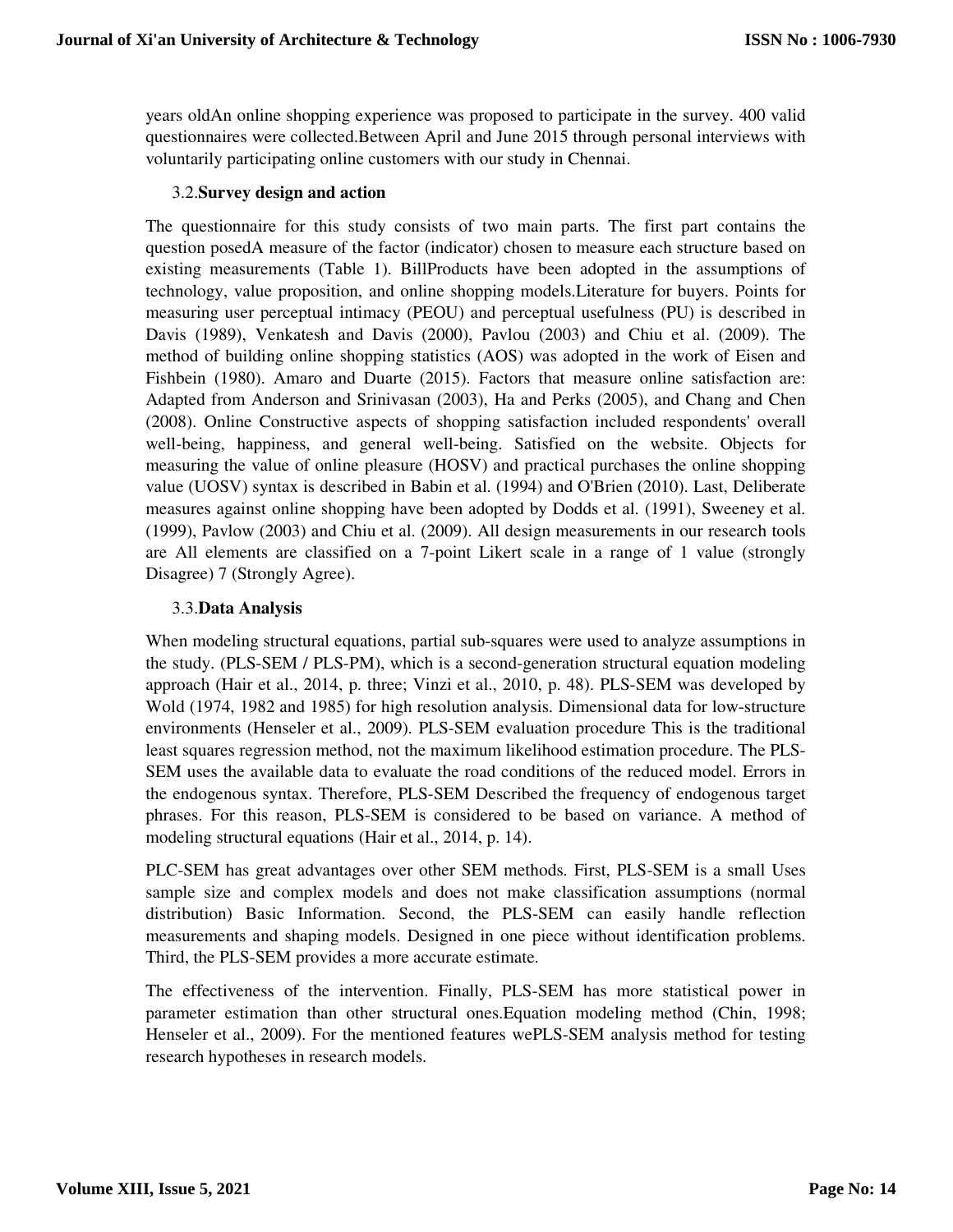## **4. Results**

#### 4.1.**Demographic Characteristics of the Respondents**

A total of 400 respondents participated in the study. The demographic profile and online shopping behavior of respondents is summarized in Table 2. Among the survey respondents, 53% were male, 53% of respondents were married. In terms of age level, with the most significant number of responses was the age level 30-39, with 48.2% of the total of responses. According to the survey, the sample seems to be composed by highly educated individuals, with 44% of the respondents indicated that they had completed an undergraduate degree. In terms of the average income, group with the most significant number of responses was the income 2.001-4.000, with 47.2% of the total of responses. According to the survey, approximately 50% of respondents gave their occupation as government employees. Among the survey respondents, 45% of the respondents reported that they shop online once per month, nearly 64% of the respondents indicated that they use the internet 7 to more than 10 year. According to the survey, 30% of the respondents reported that they spent their time with the internet average 1-2 hours per day, approximately 33% of the respondents reported that they spent their time to shop online an average of 31-45 minutes. Among the respondents, 18% of the respondents reported hepsiburada.com as their favourite online shopping site, nearly 38% of the respondents reported that their online shopping experience level was average. Finally, when asked what products they had bought online within the last 6 months, 35% of respondents stated that they had purchased consumer electronics, mobiles, and accessories on the internet, 28% of respondents had purchased apparel, accessories, and footwear, approximately 14% of respondents had purchased computer hardware and software products on the Internet.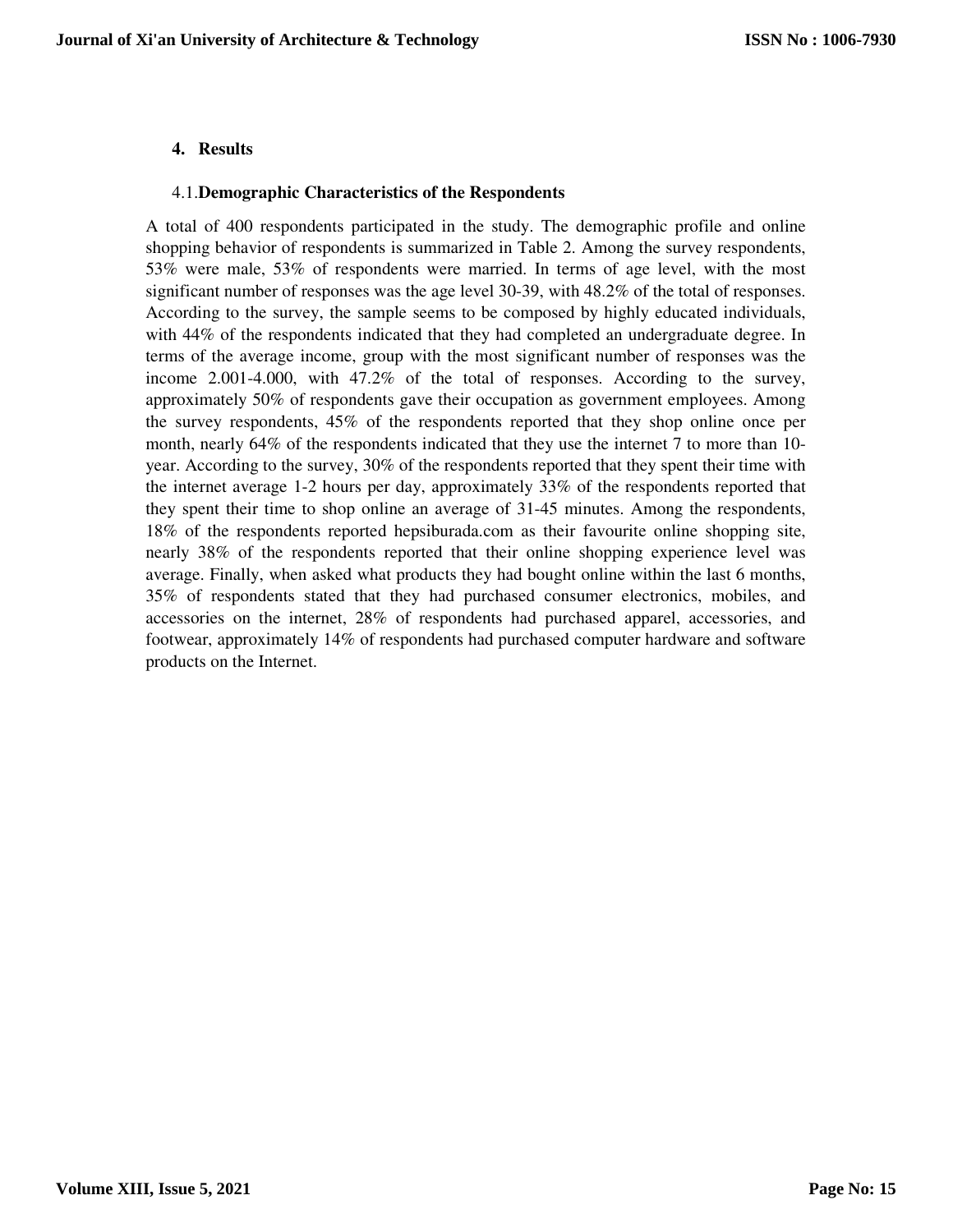## **References**

| Gender                                             | Frequency | Percent | <b>Marital Status</b>                                 | Frequency | Percent |
|----------------------------------------------------|-----------|---------|-------------------------------------------------------|-----------|---------|
| Male                                               | 211       | 52.7    | Married                                               | 214       | 53.5    |
| Female                                             | 189       | 47.3    | Single                                                | 186       | 46.5    |
| Age                                                | Frequency | Percent | <b>Education Level</b>                                | Frequency | Percent |
| 18-29                                              | 147       | 36.7    | Elementary education                                  | 29        | 7.2     |
| 30-39                                              | 193       | 48.2    | Secondary education                                   | 65        | 16.3    |
| 40-49                                              | 28        | 7.0     | Vocational school                                     | 80        | 20.0    |
| 50-59                                              | 24        | 6.0     | Undergraduate                                         | 177       | 44.2    |
| Over <sub>60</sub>                                 | 8         | 2.1     | Post graduate                                         | 49        | 12.3    |
| Occupation                                         | Frequency | Percent | <b>Monthly Average Income</b>                         | Frequency | Percent |
| Government employee                                | 198       | 49.5    | Under 10000                                           | 53        | 13.3    |
| Worker                                             | 34        | 8.5     | 1001□-2000□                                           | 49        | 12.2    |
| Retired                                            | 8         | 2.0     | 2001□-3000□                                           | 109       | 27.2    |
| Tradesman                                          | 20        | 5.0     | 3001□-4000□                                           | 80        | 20.0    |
| Self-employed                                      | 48        | 12.0    | 4001□-5000□                                           | 44        | 11.0    |
| Housewife                                          | 15        | 3.7     | 5001□-6000□                                           | 42        | 10.5    |
| Student                                            | 56        | 14.0    | Over 6001 <sup>□</sup>                                | 23        | 5.8     |
| Unemployed                                         | 16        | 4.0     | The Frequency of online shopping within<br>six months | Frequency | Percent |
| Other                                              | 5         | 1.3     | Everyday                                              | 15        | 3.7     |
| Internet experience (in years)                     | Frequency | Percent | Once per week                                         | 51        | 12.8    |
| Less than 1 year                                   | 8         | 2.0     | Once per month                                        | 181       | 45.2    |
| 1-3 year                                           | 51        | 12.7    | Once every three months                               | 87        | 21.8    |
| 4-6 year                                           | 86        | 21.5    | Once every six months                                 | 66        | 16.5    |
| 7-9 year                                           | 110       | 27.5    | Average time spent on                                 | Frequency | Percent |
|                                                    |           |         | <b>Online shopping</b>                                |           |         |
| More than 10 year                                  | 145       | 36.3    | Less than 15 minutes                                  | 54        | 13.5    |
| Average daily time spent on the<br>Internet (hour) | Frequency | Percent | 16-30 minutes                                         | 91        | 22.7    |
| Less than 1 hour                                   | 74        | 18.5    | 31-45 minutes                                         | 131       | 32.8    |
| 1-2 hours                                          | 120       | 30.0    | 46-60 minutes                                         | 64        | 16.0    |
| 3-4 hours                                          | 113       | 28.2    | More than 61 minutes                                  | 60        | 15.0    |
| 5-6 hours                                          | 51        | 12.8    | Online shopping experience level                      | Frequency | Percent |
| More than 7 hours                                  | 42        | 10.5    | Very bad                                              | 25        | 6.2     |
| <b>Favorite online shopping site</b>               | Frequency | Percent | Bad                                                   | 88        | 22.0    |
| limango.com                                        | 38        | 9.5     | Average                                               | 150       | 37.5    |
| hepsiburada.com                                    | 71        | 17.7    | Good                                                  | 94        | 23.5    |
| gittigidiyor.com                                   | 53        | 13.3    | Very good                                             | 43        | 10.8    |
| teknosa.com                                        | 65        | 16.2    | <b>Most frequently bought</b>                         | Frequency | Percent |
|                                                    |           |         | items from the online                                 |           |         |
| idefix.com                                         | 15        | 3.7     | Consumer electronics, mobiles, and<br>accessories     | 140       | 35.0    |
| biletix.com                                        | 12        | 3.0     | Apparel, accessories, and footwear                    | 112       | 28.0    |
| sahibinden.com                                     | 58        | 14.5    | Computer hardware and software                        | 55        | 13.8    |
| markafoni.com                                      | 17        | 4.3     | Food, beverages and groceries                         | 37        | 9.3     |
| trendyol.com                                       | 37        | 9.3     | Books, movie tickets and music                        | 32        | 7.7     |
|                                                    |           |         |                                                       |           |         |

Table 2. Demographic characteristics and online shopping behavior of the sample  $(n=400)$ 

The measurement model for constructs with reflective measures is assessed by looking at individual item reliability. The individual item reliability is evaluated by examining the loadings of the measures with the construct they intend to measure. High indicator's outer loading on constructs represents how much of the variation in an item is explained by the construct and is described as the variance extracted from the item. Using the rule of thumbs of accepting items with loadings of 0.708 or more, this implies that the variance shared between the construct and its indicator is larger than the measurement error variance (Hair et al., 2014, p. 103). As shown in Table 3, the standardized outer loadings of the reflective constructs are large  $(>0.70)$  and statistically significant (all the outer loadings t-values  $>2.58$ ; significance level 1%) on their respective constructs. PLS-PM analysis results reveal that within-method convergent validity is evidenced by the large  $(>0.708)$  and statistically significant item loadings on their respective constructs. Furthermore, construct convergent validity assessment build on the AVE value as the evaluation criterion. In the measurement model, as shown Table 3, the AVE values of 0.670 (perceived ease of use), 0.653 (perceived usefulness), 0.703 (online shopping attitude), 0.676 (online shopping satisfaction), 0.702 (hedonic online shopping value), 0.682 (utilitarian online shopping value), and 0.843 (online shopping intentions) are above the required minimum level of 0.50 (Hair et al., 2014, p. 103).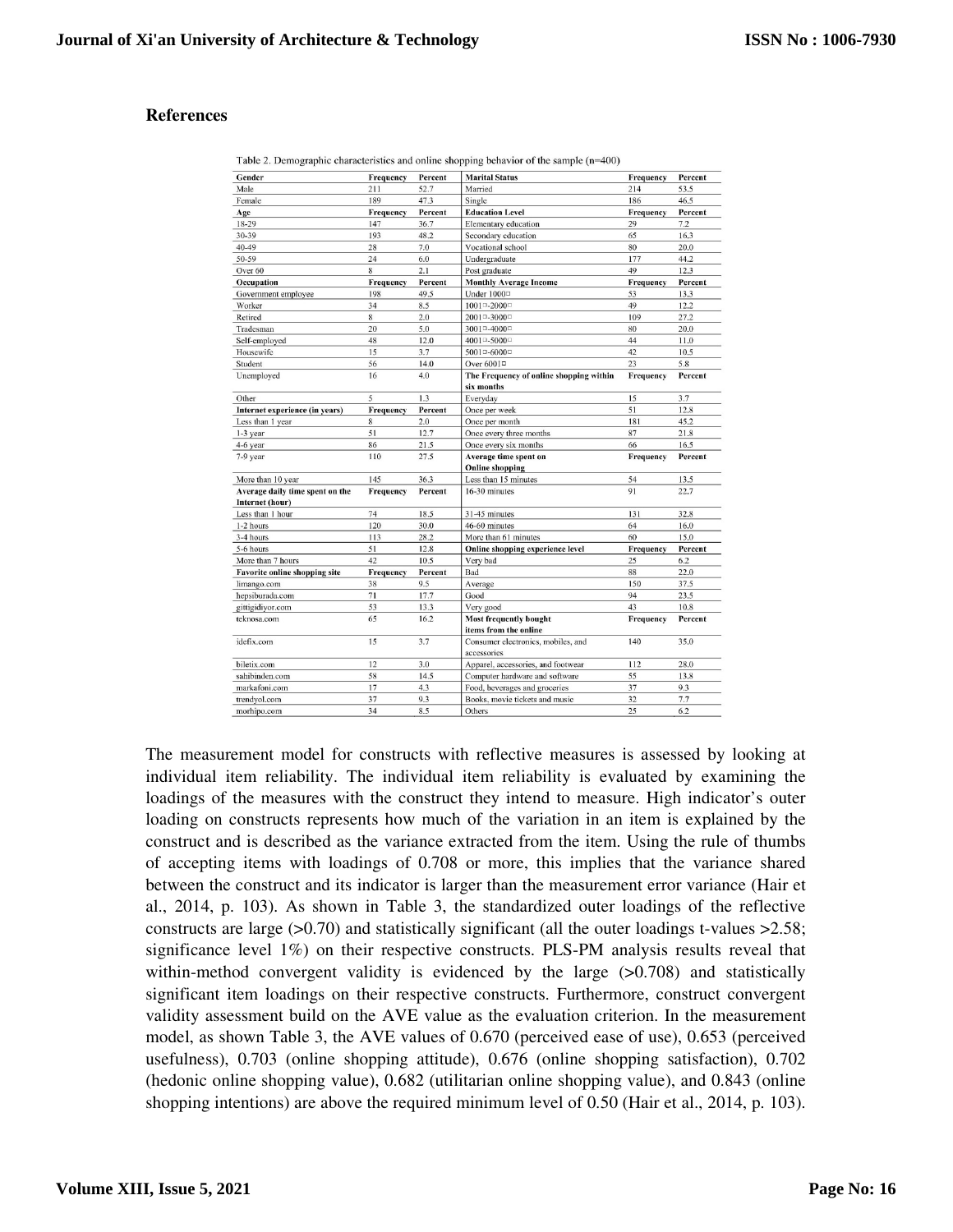Thus, PLS-PM analysis results reveal that the measure of the seven reflective constructs have high levels of convergent validity.

### **5. Conclusion and Implications**

In today's digital economy, the Internet has become an important tool for online shopping. Online store We want to influence shopping attitudes and consumer behavior by creating a more comfortable shopping experience. You can shop without time and space constraints. Therefore, the current study Regarding online shopping, this study is expanding to clarify consumer intentions for online shopping Technology Adoption Model (TAM) and customer value theory Measures of utilitarian and hedonistic value, and online satisfaction to determine impact Consumer beliefs about online shopping, attitudes toward online shopping, perceived pragmatic and hedonistic values, Satisfaction with consumers' online shopping intentions.

The results of the analysis convincingly confirm the proposed model to review online purchase intent. On Current research suggests that consumers'friendship and perceived belief in the usefulness of online shopping websites are important factors in consumers' attitudes toward online shopping. Also, the analysis result is the impact of perceived usefulness is relatively higher than perceived consumer affinity for online shopping activities. The results show that the usability of an online shopping site is an important determinant.

Consumer attitudes toward online shopping. These results are consistent with previous studies based on TAM.Exploring new technologies using shoppers' intentions and intentions when shopping online (eg Davis et al., 1989;Adams et al. 1992; Theo et al. 1999; Childers et al., 2001; Pavlov, 2003; Lin, 2007). Hence this studyIf consumers think online shopping will improve productivity and productivityConsumers can be positive about online shopping.

In addition, the analysis shows perceived usefulness, attitude to online shopping, and perceived user friendliness.Consumption is an important deciding factor for consumers' perceived use and hedonistic value. Interesting discoveryIn this study, the perceived consumption effect is relatively high compared to perceived user-friendliness and online.The buyer's attitude to the perceived utility value of an online purchase. Another important pointonlineBuying attitudes have a greater impact on hedonistic value than other variables. This result is consistent with the results.Previous studies of online purchase or repurchase intentions (e.g. Childers et al., 2001; OverbyAnd Lee, 2006; Theo et al., 2007). Therefore, this study aims to increase consumer awareness.Value in use, online shopping should provide consumers with a wider variety of products at lower prices,Quick access to additional information on low-quality products, products and services of the same qualityIt provides a more comfortable and convenient trading environment. Also, consumers are now asking for more.Online store fun and entertainment beyond utility value. Therefore, this studyIn order to improve consumers' perceptions of hedonistic value, online shopping must offer more to consumers.In addition, the analysis shows that there is a perception of hedonistic values, attitudes toward online and experiential shopping.Utility value is an important factor for customer satisfaction. Interesting results of this study:The effectiveness of the hedonistic value measurement is relatively higher than the attitude toward online shopping and the perceived utility value.Customer's intention to shop online or buy again (e.g.Wolfinbarger&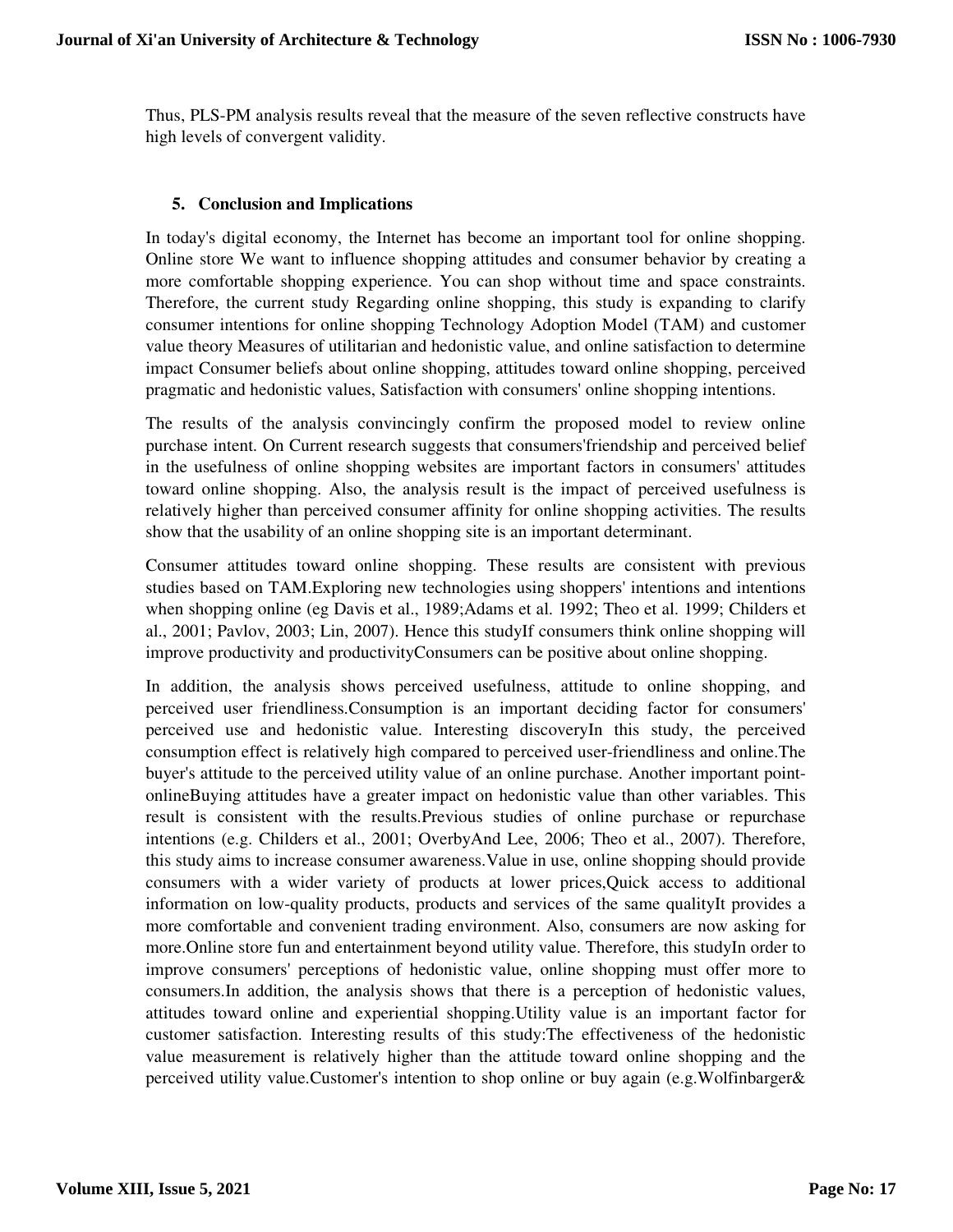Gilly, 2001; Anderson aSrinivasan, 2003; Ha and Perks, 2005; Seock& Bailey, 2008; Chang and Chen 2008). Hence this study

We suggest that your online store will create a better shopping experience and increase the number of customers.Satisfaction with online purchases, Finally, the analysis shows satisfaction with online shopping, that is, empirical and perceived hedonistic value.Pragmatic value is an important factor in determining your online shopping intent.

The interesting findings of this study are the impact of a satisfactory online shopping measure is relatively higher than the estimated pleasure and perceived estimates.Pragmatic intentions, perceived usefulness and hedonistic value for online shoppingIt also affects consumers' intentions to shop online. This result is consistent with the previous results.Study of online purchase or repurchase intentions (e.g. Anderson and Srinivasan, 2003; Shankaret al., 2002; Devaraj et al., 2003; Reynalds and Arnold, 2006). Therefore, this study is for online creation to ensure the purchase intent and consumers continue to shop online, it must meet the needs of the buyer.We expect and produce high usability and pleasure value.In summary, this study has been extended to TAM (Technology Acceptance Model) and Customer Value Theory. OnThe results of the analysis convincingly confirm the proposed model to review online purchase intent. As the results of the analysis are consumer beliefs, attitudes toward online shopping, hedonism and perceived utilitarianism.The value and satisfaction of online shopping explains the consumer's intentions for online shopping.

## **References**

- 1. Bourlakis, M., Papagiannidis, S. and Fox, H. (2008), "E-consumer behaviour: past, present and future trajectories of an evolving retail revolution", International Journal ofE-Business Research, Vol. 4 No. 3, pp. 64-76.
- 2. Ling, C.T.N., Jing, G.K., Hock, N.T. and San, L.Y. (2012), "Predictors of business-toconsumer electronic commerce usage among online consumers in Malaysia", Proceeding of the 2nd International Conference on Business and Economic Research, March 14-15, Langkawi, Malaysia.
- 3. Pradhan, Swappa. Retailing Management: Text and Cases. Vol. 4. Tata McGraw-Hill Education, 2006.
- 4. Pani, Priyanka. Wooing buyers with private labels. The Hindu Business Line. Available from: URL:
- 5. Kakkosa, N., P. Trivellas and L. Sdrolias. Identifying Drivers of Purchase Intention for Private Label Brands. Preliminary Evidence from Greek Consumers. Procedia - Social and Behavioural Sciences. 175; 2016: 522-528.
- 6. Baltas, G. and P. Argouslidis. Consumer characteristics and demand for store brands. International Journal of Retail and Distribution Management. 35 (5); 2007:328-341.
- 7. Burton, S., et al. A scale for measuring attitude toward private label products and an examination of its psychological and behavioural correlates. Journal of the Academy of Marketing Science. 26 (4); 1998:293-306.